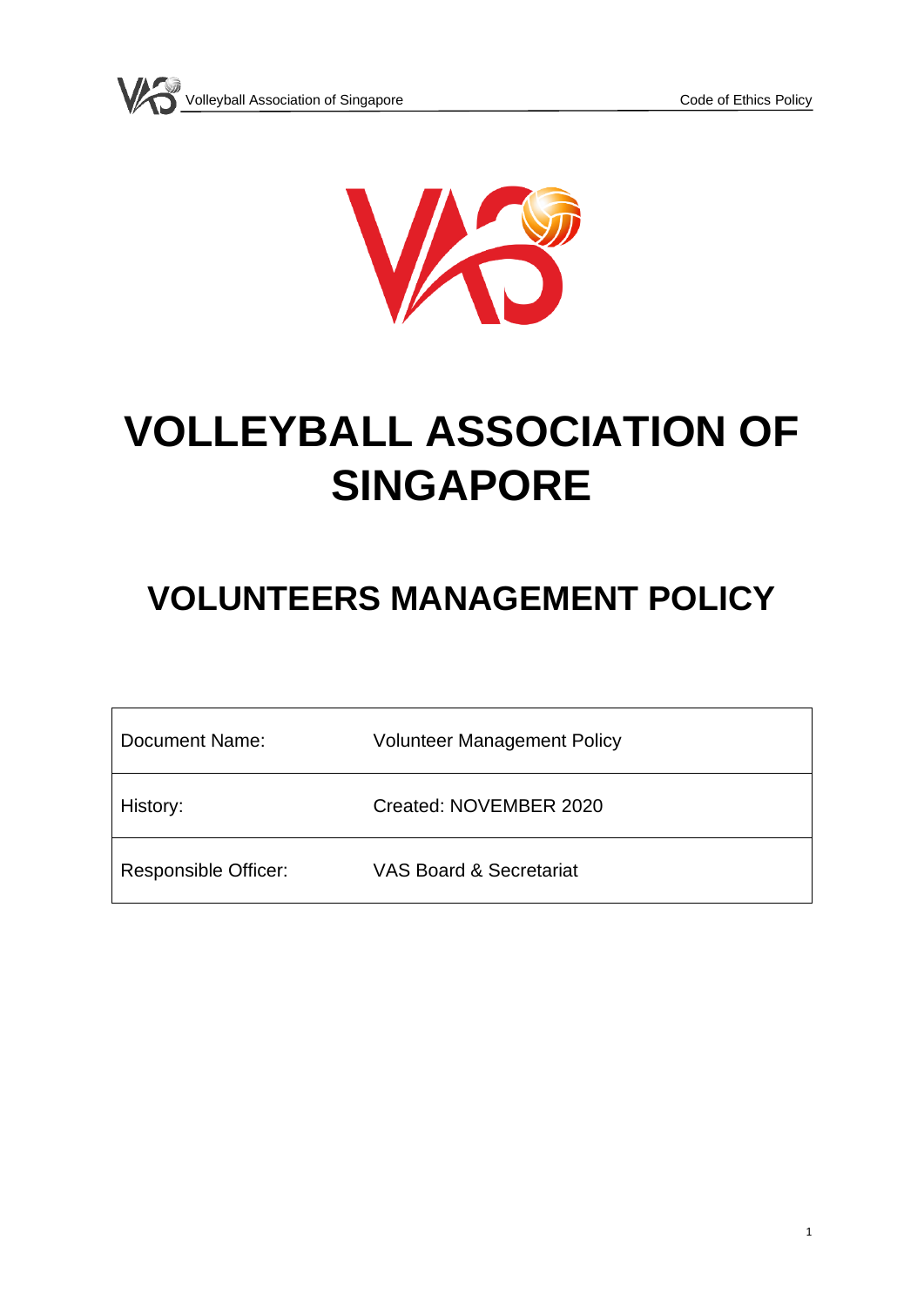

#### **INTRODUCTION**

The Volleyball Association of Singapore ("VAS" or the "Association") relies, from time to time on the unpaid work of volunteers and values their contribution highly.

#### **PURPOSE**

This policy is intended to ensure that volunteers working at VAS have work that is safe, significant, fulfilling, and appreciated.

#### **POLICY**

All volunteers shall be treated with respect and gratitude for their contribution.

Volunteers shall carry out duties assigned by the management of the VAS.

#### **RESPONSIBILITIES**

It is the responsibility of the General Manager ("GM") of the VAS to appoint a Volunteer Coordinator, if deem necessary.

The Volunteer Coordinator shall be responsible for organising the recruitment, training, and supervision of volunteers. The Volunteer Coordinator shall report to the GM.

The Volunteer Coordinator shall assign supervisors to volunteers and shall monitor the work of the supervisor.

The appointed supervisor shall ensure that each volunteer is trained and capable of fulfilling their functions adequately.

The GM shall report to the board regularly on the VAS volunteer programme.

#### **PROCEDURES**

#### **Recruitment**

Recruitment of volunteers shall also take into account VAS's commitment to cultural diversity.

#### **Induction**

All volunteers shall be offered appropriate information and training to discharge their functions, and successful completion of this training shall be a condition of carrying out these functions.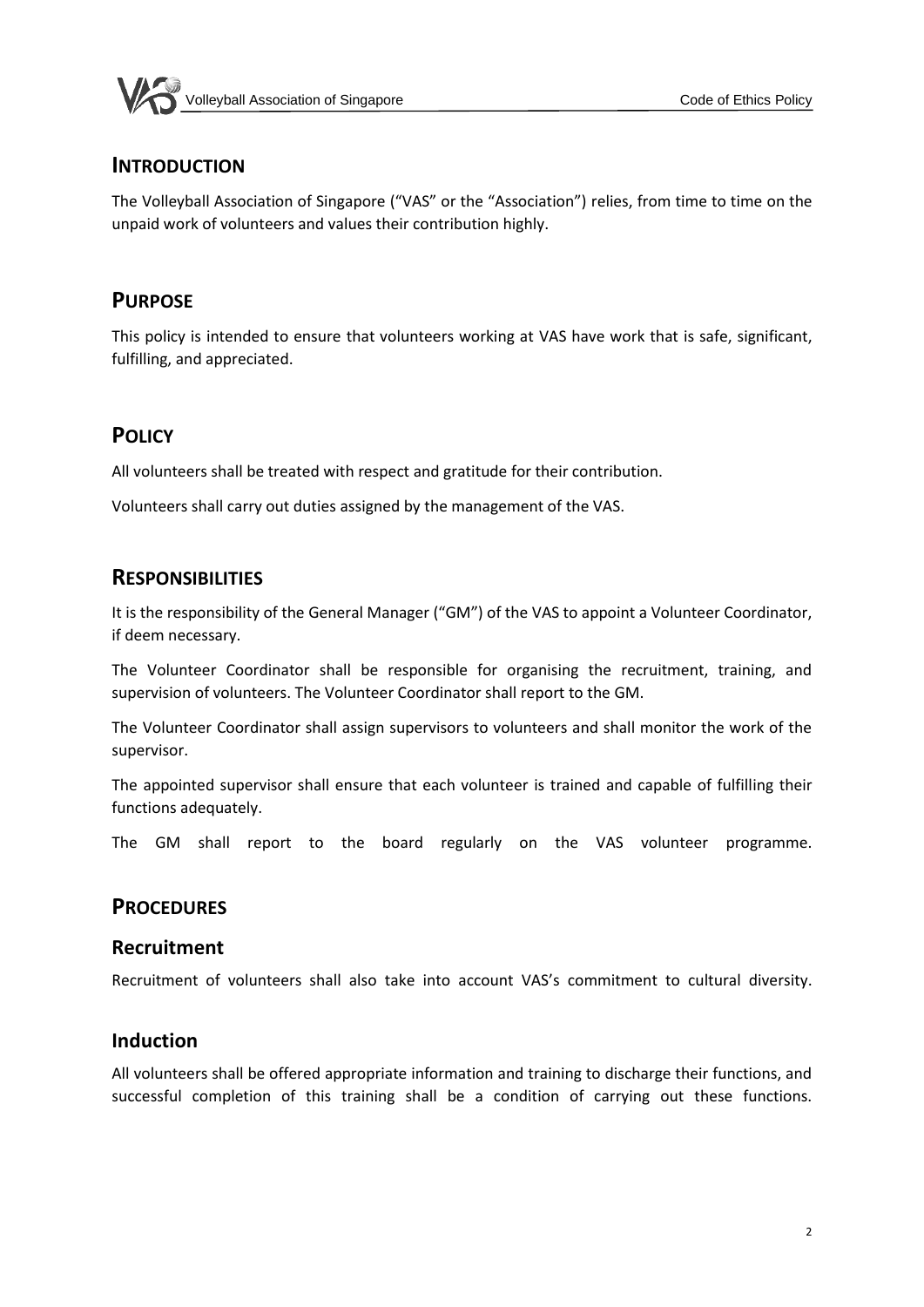



#### **Supervision**

All volunteers shall receive appropriate supervision in the exercise of their functions.

All volunteers are subjected to the VAS Code of Ethics and VAS Disciplinary and Appeals Regulations while discharging their duties as a VAS volunteer.

#### **Reimbursement**

All volunteers shall be reimbursed for all pre-approved expenditure incurred in the exercise of their functions.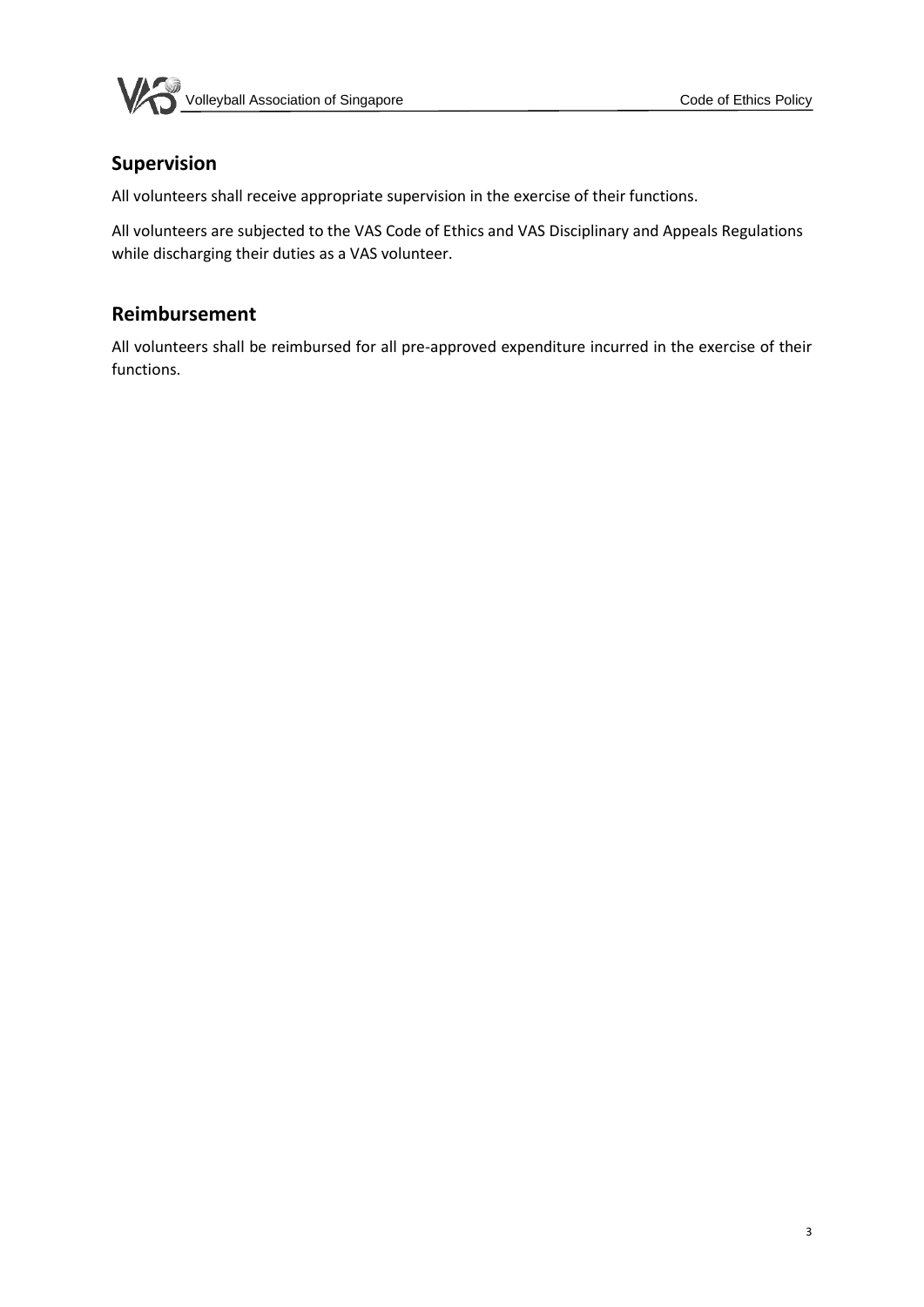

#### **APPENDIX A**

## **VOLUNTEER SATISFACTION SURVEY**

**Surveying your volunteers is a practical and common-sense way of gaining feedback from those who have taken part in a volunteer-based partnership activity.**

Feedback from surveys like these can be used not only to gauge reaction to certain aspects of the activity undertaken, but also to cater better for volunteers' needs and wants the next time an activity is planned.

The following is a sample survey. It can, of course, be varied to suit more specific volunteering tasks, but it provides a general guide to the sort of questions and comments you should ask of volunteers.

Remember to:

- Encourage the prompt return of the surveys.
- Stress to volunteers their responses to the survey will remain confidential and that they don't have to put a name to the survey if they do not wish.
- Encourage volunteers to answer as many questions as they want, but say they don't have to answer them all.

## **SAMPLE SURVEY**

*Following the recent volunteer activity you helped with, we would like you to take a few minutes to fill in as many questions contained in this survey as you can.*

*Your responses will remain confidential. We will study your responses, as well as those of other volunteers, to see if there are any ways in which we can improve the next volunteer activity we organise as part of our partnership.*

\_\_\_\_\_\_\_\_\_\_\_\_\_\_\_\_\_\_\_\_\_\_\_\_\_\_\_\_\_\_\_\_\_\_\_\_\_\_\_\_\_\_\_\_\_\_\_\_\_\_\_\_\_\_\_\_\_\_\_\_\_\_ \_\_\_\_\_\_\_\_\_\_\_\_\_\_\_\_\_\_\_\_\_\_\_\_\_\_\_\_\_\_\_\_\_\_\_\_\_\_\_\_\_\_\_\_\_\_\_\_\_\_\_\_\_\_\_\_\_\_\_\_\_\_

*Thank you for your time.*

- Name (optional):
- How many times have you volunteered? \_\_\_\_\_\_\_\_
- Are you planning to volunteer again in the future?
- Why did you volunteer?

### **TRAINING**

• Was there any training needed for your volunteer role?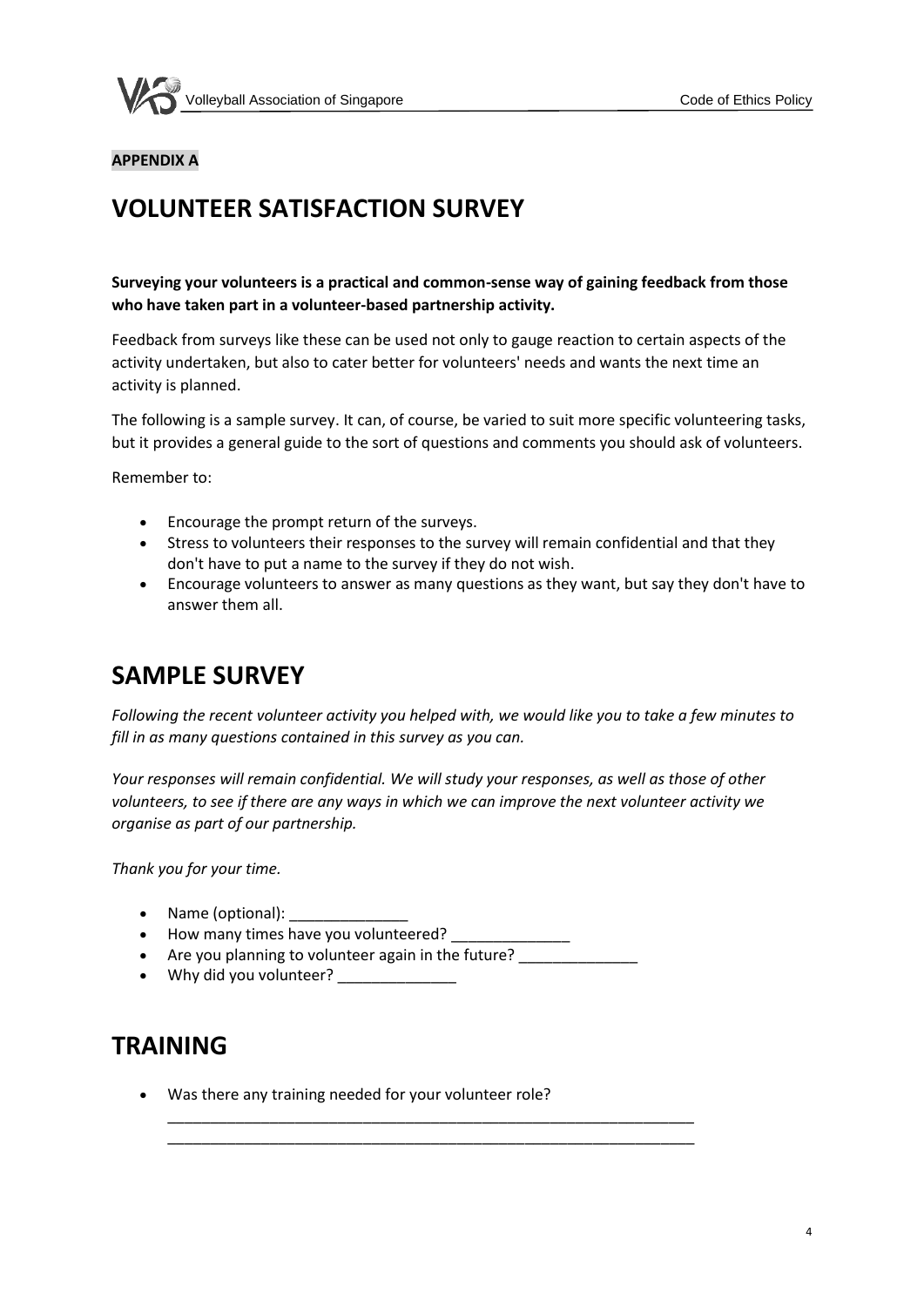

• If so, what sort of training was needed, and how many hours of training did you receive?

\_\_\_\_\_\_\_\_\_\_\_\_\_\_\_\_\_\_\_\_\_\_\_\_\_\_\_\_\_\_\_\_\_\_\_\_\_\_\_\_\_\_\_\_\_\_\_\_\_\_\_\_\_\_\_\_\_\_\_\_\_\_ \_\_\_\_\_\_\_\_\_\_\_\_\_\_\_\_\_\_\_\_\_\_\_\_\_\_\_\_\_\_\_\_\_\_\_\_\_\_\_\_\_\_\_\_\_\_\_\_\_\_\_\_\_\_\_\_\_\_\_\_\_\_

\_\_\_\_\_\_\_\_\_\_\_\_\_\_\_\_\_\_\_\_\_\_\_\_\_\_\_\_\_\_\_\_\_\_\_\_\_\_\_\_\_\_\_\_\_\_\_\_\_\_\_\_\_\_\_\_\_\_\_\_\_\_

- Was this on-the-job training or a special training session?
- Was the training you received (Please circle one): Excellent/Good/Fair/Poor/Received none
- Did your training prepare you for your volunteer role? (Please circle one): Very well/Somewhat/Didn't relate/Received none
- If you have comments you'd like to share, please include them below.

\_\_\_\_\_\_\_\_\_\_\_\_\_\_\_\_\_\_\_\_\_\_\_\_\_\_\_\_\_\_\_\_\_\_\_\_\_\_\_\_\_\_\_\_\_\_\_\_\_\_\_\_\_\_\_\_\_\_\_\_\_\_\_\_\_ \_\_\_\_\_\_\_\_\_\_\_\_\_\_\_\_\_\_\_\_\_\_\_\_\_\_\_\_\_\_\_\_\_\_\_\_\_\_\_\_\_\_\_\_\_\_\_\_\_\_\_\_\_\_\_\_\_\_\_\_\_\_\_\_\_ \_\_\_\_\_\_\_\_\_\_\_\_\_\_\_\_\_\_\_\_\_\_\_\_\_\_\_\_\_\_\_\_\_\_\_\_\_\_\_\_\_\_\_\_\_\_\_\_\_\_\_\_\_\_\_\_\_\_\_\_\_\_\_\_\_

## **SUPERVISION**

- Were you provided with a clear outline of what was expect from you? YES/NO
- Did your direct supervisor provide adequate support? YES/NO
- Did he/she make you feel like a valuable member of the team? YES/NO
- Did you feel that the VAS as a whole, supports volunteers? YES/NO
- Did you feel that the VAS got as much from your service as it could have? YES/NO
- If you have comments you'd like to share, please include them below.

\_\_\_\_\_\_\_\_\_\_\_\_\_\_\_\_\_\_\_\_\_\_\_\_\_\_\_\_\_\_\_\_\_\_\_\_\_\_\_\_\_\_\_\_\_\_\_\_\_\_\_\_\_\_\_\_\_\_\_\_\_\_\_\_\_ \_\_\_\_\_\_\_\_\_\_\_\_\_\_\_\_\_\_\_\_\_\_\_\_\_\_\_\_\_\_\_\_\_\_\_\_\_\_\_\_\_\_\_\_\_\_\_\_\_\_\_\_\_\_\_\_\_\_\_\_\_\_\_\_\_ \_\_\_\_\_\_\_\_\_\_\_\_\_\_\_\_\_\_\_\_\_\_\_\_\_\_\_\_\_\_\_\_\_\_\_\_\_\_\_\_\_\_\_\_\_\_\_\_\_\_\_\_\_\_\_\_\_\_\_\_\_\_\_\_\_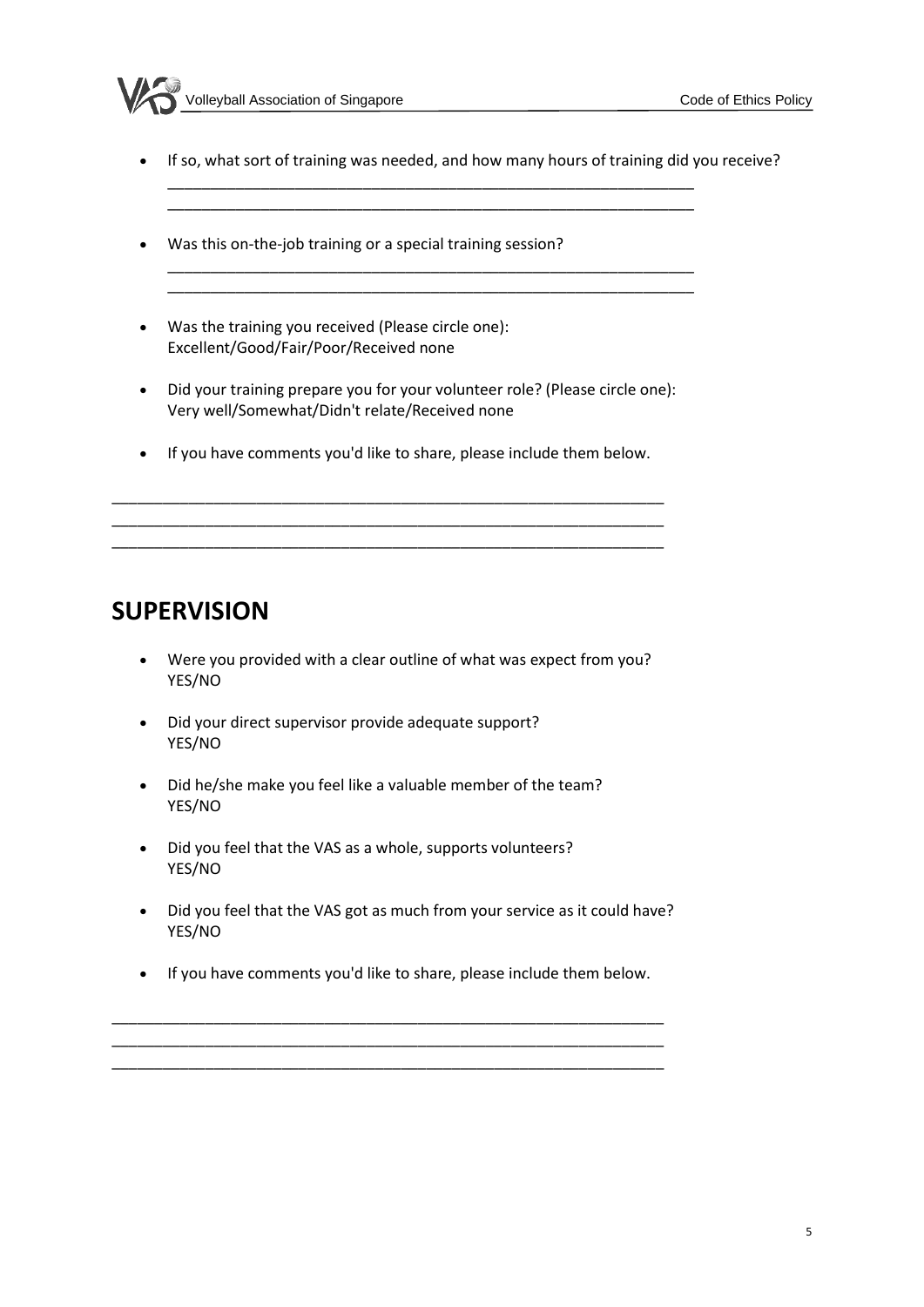

## **RECOGNITION**

• Did you feel that your efforts were being/have been recognized and appreciated? YES/NO

\_\_\_\_\_\_\_\_\_\_\_\_\_\_\_\_\_\_\_\_\_\_\_\_\_\_\_\_\_\_\_\_\_\_\_\_\_\_\_\_\_\_\_\_\_\_\_\_\_\_\_\_\_\_\_\_\_\_\_\_\_\_

- Did you receive recognition for your service? If so, what was it?
- Was the recognition you received sufficient? YES/NO
- Were the efforts of volunteers recognised publicly, or in the media? If so, how? \_\_\_\_\_\_\_\_\_\_\_\_\_\_\_\_\_\_\_\_\_\_\_\_\_\_\_\_\_\_\_\_\_\_\_\_\_\_\_\_\_\_\_\_\_\_\_\_\_\_\_\_\_\_\_\_\_\_\_\_\_\_

## **FEEDBACK**

- Were your views on the VAS programme sought out? YES/NO
- Were your views listened to? YES/NO

## **OVERALL SATISFACTION**

• How would you rate your overall volunteer experience? (Please circle one): Excellent/Good/Fair/Poor

\_\_\_\_\_\_\_\_\_\_\_\_\_\_\_\_\_\_\_\_\_\_\_\_\_\_\_\_\_\_\_\_\_\_\_\_\_\_\_\_\_\_\_\_\_\_\_\_\_\_\_\_\_\_\_\_\_\_\_\_\_\_ \_\_\_\_\_\_\_\_\_\_\_\_\_\_\_\_\_\_\_\_\_\_\_\_\_\_\_\_\_\_\_\_\_\_\_\_\_\_\_\_\_\_\_\_\_\_\_\_\_\_\_\_\_\_\_\_\_\_\_\_\_\_

\_\_\_\_\_\_\_\_\_\_\_\_\_\_\_\_\_\_\_\_\_\_\_\_\_\_\_\_\_\_\_\_\_\_\_\_\_\_\_\_\_\_\_\_\_\_\_\_\_\_\_\_\_\_\_\_\_\_\_\_\_\_ \_\_\_\_\_\_\_\_\_\_\_\_\_\_\_\_\_\_\_\_\_\_\_\_\_\_\_\_\_\_\_\_\_\_\_\_\_\_\_\_\_\_\_\_\_\_\_\_\_\_\_\_\_\_\_\_\_\_\_\_\_\_

- Were you treated properly and with respect? YES/NO
- Did you enjoy working with other volunteers on the day? YES/NO
- What was the highlight of your volunteering stint?
- Please use the space below to make any further comments about your experience that could help us improve the volunteer experience for yourself and others?